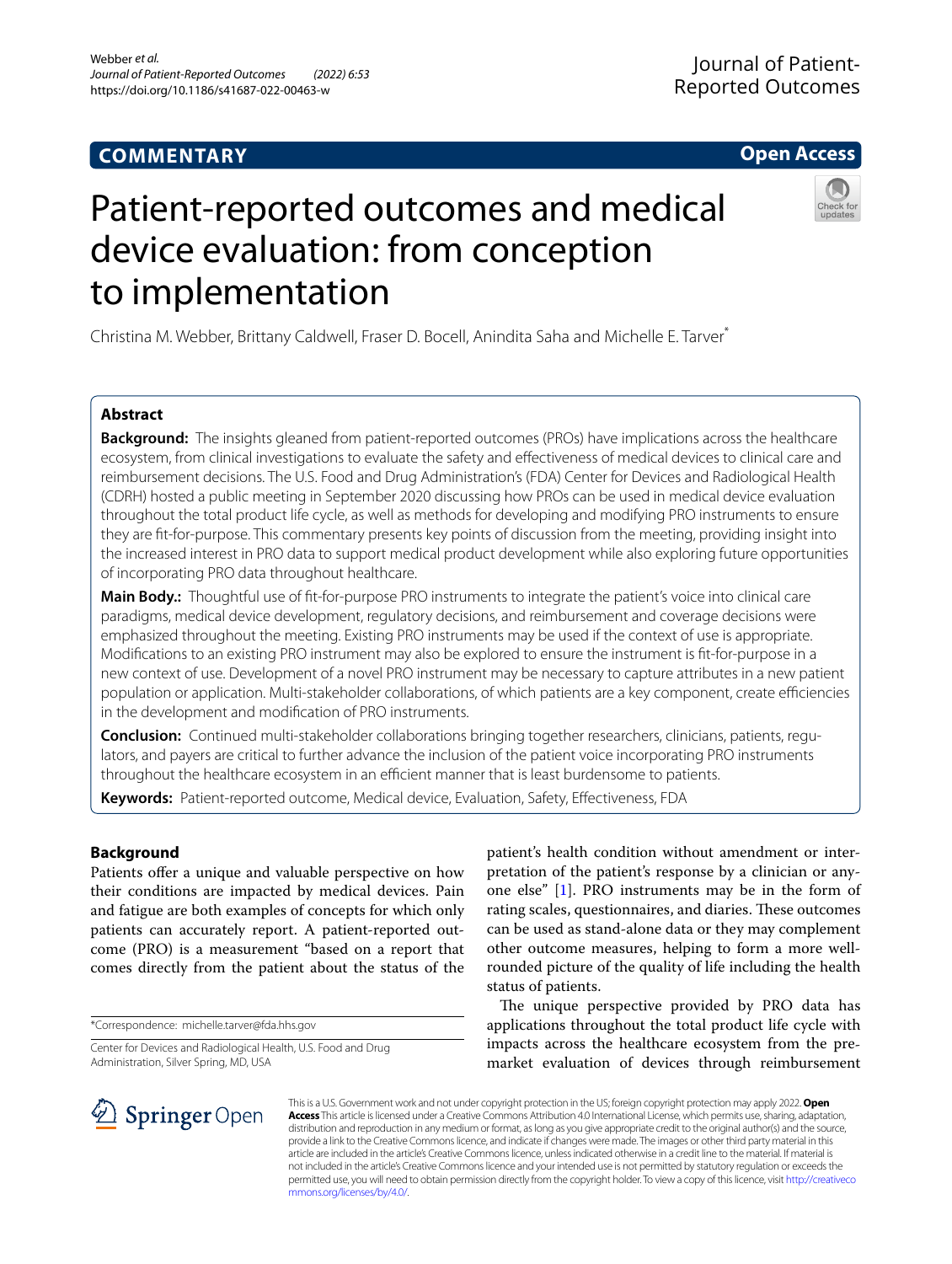and use of a device in clinical care. PRO instruments may be used in clinical investigations conducted by medical device manufacturers to help evaluate the safety and efectiveness of higher risk medical devices, typically Class II or III devices (as defned in 21 CFR 860.3.c) providing evidence for pre-market beneft-risk determinations or post-market surveillance and signal monitoring efforts. The clinical setting also may benefit from including PRO instruments to help inform early diagnosis and preventive care, assist with shared decision-making, or evaluate treatments. Information from PRO instruments can also be used to inform reimbursement and coverage decisions by payers and in health technology assessments.

In September 2020, the U.S. Food and Drug Administration's (FDA) Center for Devices and Radiological Health (CDRH) hosted a public meeting, *Patient-Reported Outcomes and Medical Device Evaluation: From Conception to Implementation*, bringing together regulators, members of the medical device industry, academics, patients, providers, and other key stakeholders to discuss how PRO data can be used throughout the total product life cycle of medical devices, as well as methods for developing and modifying PRO instruments to ensure they are ft-for-purpose [\[2](#page-4-1)]. This commentary presents key points of discussion from the meeting, providing insight into the increased interest in PRO data observed in medical product development while also exploring future opportunities for using PRO data throughout the healthcare ecosystem.

# **Main text**

# **Importance of PRO assessment throughout the healthcare ecosystem**

Assessment of PROs can measure areas that are important to patients, adding rich context to regulatory, clinical, and payer decisions. Data from PRO instruments can be stand-alone or complementary to other clinical outcomes when they are reliable and robust in a specific context of use. The integration of PRO assessments throughout the entire healthcare ecosystem, from medical device evaluation through clinical care to reimbursement and coverage decision-making, was one focus of the meeting.

# *Regulatory*

Data from PRO instruments can be used to aid in the evaluation of the safety and efectiveness of medical devices as either stand-alone or complementary evidence, with applications across the total product life cycle from premarket evaluation through post-market surveillance and/or label expansion. A series of legislative and regulatory activities, including CDRH's guidance on selecting, developing, modifying, and adapting PRO instruments as well as the 21st Century Cures Act and the resulting patient-focused drug development guidance series, collectively are ushering scientifcally valid patient experience data into medical product evaluation [[3,](#page-4-2) [4\]](#page-4-3). CDRH encourages the voluntary inclusion of ftfor-purpose PRO instruments in clinical investigations of medical devices to support the evaluation of both safety and efectiveness [[3,](#page-4-2) [5\]](#page-4-4). When a PRO instrument is considered ft-for-purpose, its validation, or the evidence to support the interpretation of the score, is sufficient to support its use in a specifc context [[1\]](#page-4-0). While a clinical care team can evaluate a patient to determine the observable aspects of a patient's health status, only a patient can report on their experience with symptoms, such as pain intensity and anxiousness.

A recent CDRH analysis found that, on average, half of the devices receiving premarket approvals between October 1, 2014 and September 30, 2019 contained data from at least one PRO instrument  $[6]$  $[6]$ . CDRH has outlined approaches to encourage the development and use of "relevant, reliable, and sufficiently robust PRO instruments using a least burdensome approach" in a guidance document [[3\]](#page-4-2). Unlike drugs, medical devices are subject to the least burdensome provision which means the premarket evaluation is done in a manner that eliminates unnecessary burdens while maintaining the statutory requirements for clearance and approval [[7\]](#page-5-1). Further embodying the least burdensome principle, if sufficient validation evidence exists for a given context of use, an existing PRO instrument may be leveraged in lieu of developing a new instrument. If a novel PRO instrument is needed, then efficient development approaches are encouraged, including multi-stakeholder collaborations and harnessing real-world data platforms (for example, patient-driven registries). Early and frequent engagement with FDA through the pre-submission program, offers researchers and industry an opportunity to present and discuss proposed approaches to PRO instrument development and evaluation.

# *Clinical care*

In addition to industry's use of PRO instruments to support the safety and efectiveness of a medical device in a regulatory submission, PRO instruments can be impactful to assess real-world performance of a medical device after receiving marketing authorization and used in clinical care. This was particularly evident with the rise in telehealth during the coronavirus disease 2019 (COVID-19) pandemic where PRO instruments provided an opportunity for patients to remain connected with their providers. The data from PRO instruments can supplement common clinical measurements and tests like blood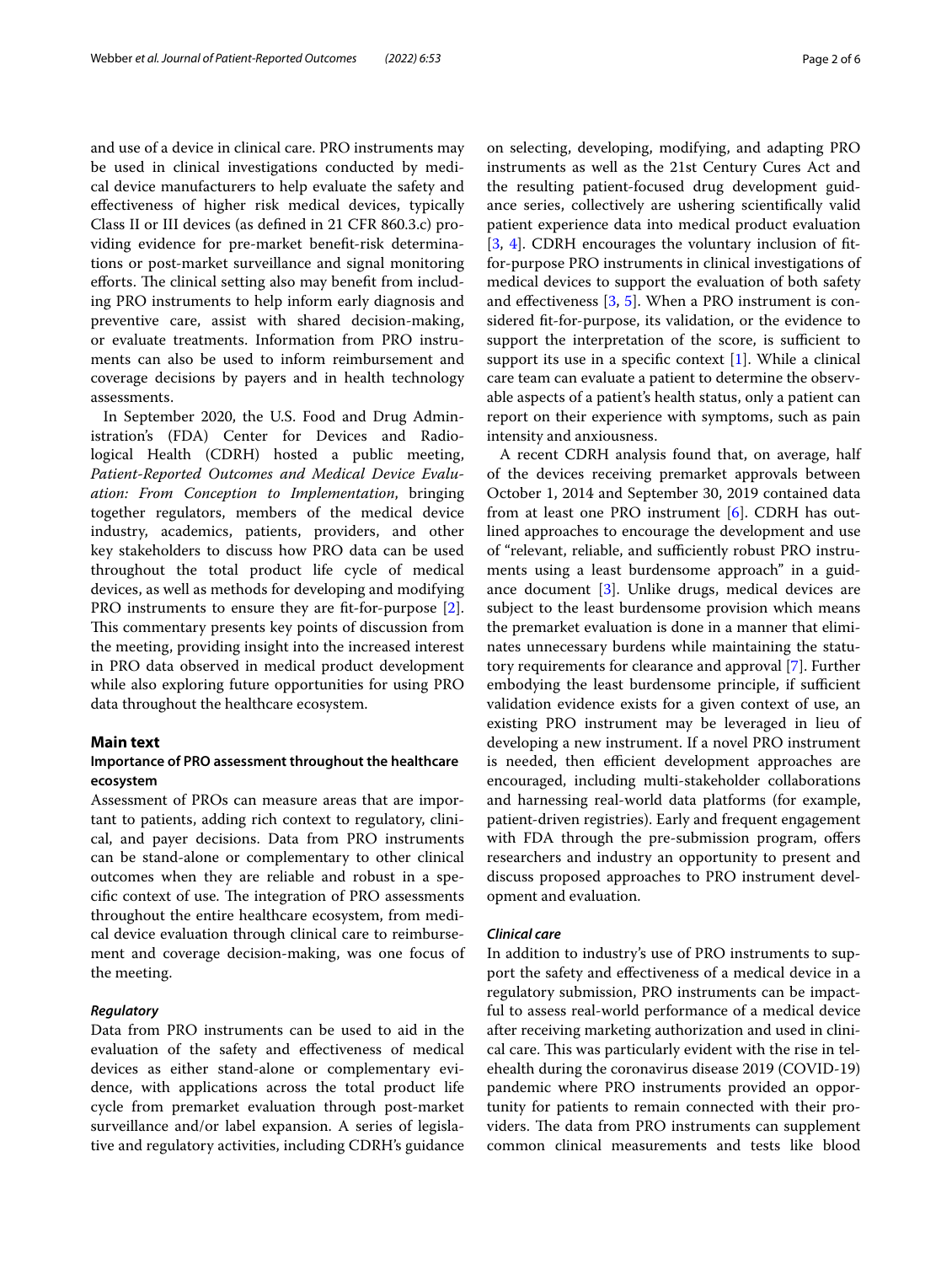pressure, joint range of motion, and electroencephalography. It provides information beyond what is gleaned from those tests to create a more comprehensive description of a patient's health status. A longitudinal look at a patient's health status is possible if PRO instruments are delivered through an electronic format, such as a website or mobile application, and integrated as part of a carefully designed and implemented monitoring plan. This outside-theoffice perspective can provide real-time information on a patient's health status, as well as help serve as a flag for when a patient might need additional care or be used as a discussion tool in shared decision-making.

# *Coverage and reimbursement*

Payers and health technology assessment bodies may consider PRO data as part of the totality of evidence considered for coverage decisions when evaluating the efect of a medical device or the overall treatment of a disease or condition. They may look to peer-reviewed literature supporting a given PRO instrument as well as other data sources presented as evidence to help frame their evaluation [[8\]](#page-5-2). Reimbursement and coverage decisions may rely, in part, on PRO assessments to describe the impact of a treatment on clinical outcomes and quality of life.

# **Fit‑for‑purpose PRO instruments**

With the range of possible uses for PRO instruments, the need to demonstrate a PRO assessment is ft-for-purpose in diferent situations was consistently discussed. Scientifcally valid evidence can demonstrate that a PRO instrument is ft-for-purpose in a given context of use. This holds true when developing a novel PRO instrument, as well as when modifying or adapting an existing instrument. In addition to the psychometric properties (e.g., validity, reliability) of the PRO instrument, consideration should be given to the application of the instrument, its intended use, handling of item and scale level missing data, and how the PRO instrument can be integrated into existing clinical care paradigms and electronic health records. Panelists throughout the meeting discussed the importance of revisiting the evidence supporting PRO instruments to confrm existing validity evidence, including evidence of content validity, as clinical practice and standards of care advance with the introduction of technological innovations, novel medical products, and evolving methodologies. The patient experience is continuously evolving with these advances.

Along with changes in patient experience due to these advancements, the continued application of PRO data in the regulatory, clinical, and reimbursement spaces may necessitate continued collection of validity evidence, including evidence of content validity, for the instruments in diferent contexts of use. Experts at the meeting noted that while using portions of instruments with existing validity evidence could improve the efficiency of PRO instrument development or use, further exploration is warranted to determine the efect this change may have on the interpretability and/or utility of an instrument in a given context of use. Existing evidence should be evaluated for its applicability to specifc portions of the existing instrument and whether additional evidence is needed.

# **Modifying an established PRO instrument**

In addition to using portions of existing instruments, modification may be an efficient method for ensuring an instrument is ft-for-purpose. Modifcations to an existing PRO instrument can broaden its applicability to a diferent population or technology. When a PRO instrument is intended to be used in a regulatory context, CDRH encourages the modifcation and development process to occur in a least burdensome manner for stakeholders involved in development (e.g., medical device sponsors, PRO instrument developers, patients), leveraging precompetitive collaborations where appropriate [\[3](#page-4-2)].

Minor modifcations to existing PRO instruments could support their use in other populations or subgroups, keeping in mind that the amount and types of changes will impact the validity evidence needed to support use of the modifed instrument. Demographic considerations are particularly important, especially since lived experiences or symptoms experienced with a disease or condition may difer for various groups. Gender, race, ethnicity, socioeconomic status, developmental status, age, time spent living with a disease or condition, and health literacy are some important factors mentioned during the discussion as useful when assessing the appropriateness of a PRO instrument in a specifc context of use.

One example focused on modifying an established PRO instrument, the Kansas City Cardiomyopathy Questionnaire (KCCQ), for use in a population with an  $8<sup>th</sup>$ -grade reading level, the level recommended for PRO instruments [\[9](#page-5-3)]. While panelists discussed potential modifcations within the context of the KCCQ, the conversation could be extended to considerations when modifying other PRO instruments. The panel of experts noted that when modifying an existing PRO instrument, it is important to consider the existing body of evidence and how the modifcations impact the overall use and interpretation of the instrument and scores. Also emphasized by the panel was the need to consider how the results of a new or modifed PRO instrument can be communicated not only to clinicians, but also to patients.

Furthermore, the panel pointed out clinically meaningful diferences in a PRO instrument's scores should be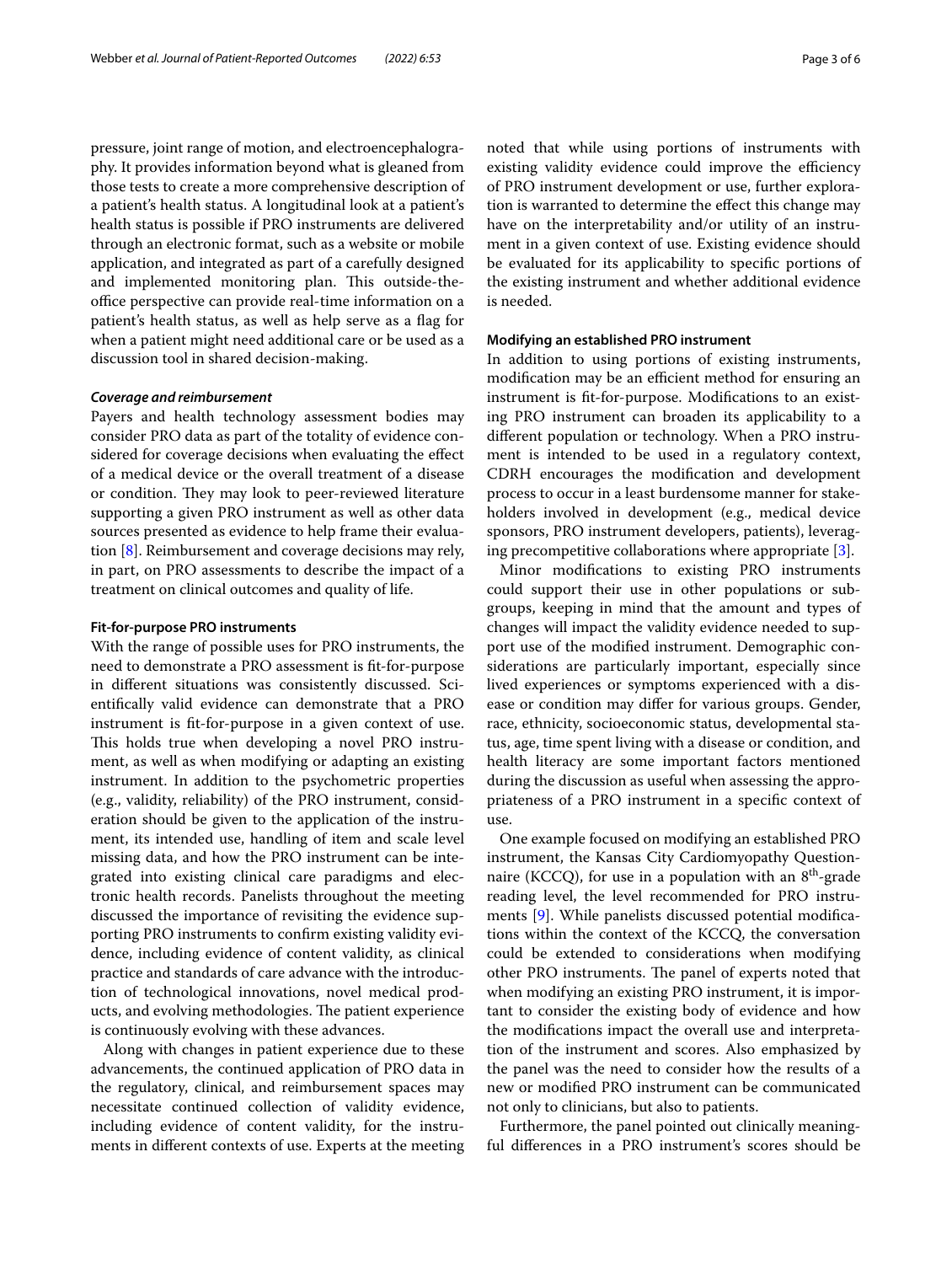explored during development or modifcation of an existing PRO instrument, as part of the evidence to support the interpretation of the score. Additionally, panelists highlighted that patients should be consulted throughout the process to ensure that the instrument measures attributes they fnd important. Patient consultation can also help developers use accessible and understandable terminology. The panel noted that while modifications to an existing PRO instrument may be appropriate for some situations, it may not be appropriate in all. For example, pediatric patients and adult patients can experience different symptoms of heart failure. Modifcations to an existing instrument assessing heart failure symptoms in adults may not fully capture the impact the condition has on a pediatric population, so development of a new PRO instrument may be warranted.

# **Developing a novel PRO instrument**

If an existing PRO instrument or modifcation does not sufficiently meet the requirements of a desired application or the need for modifcation is too great, then development of a new instrument could be considered. Three case studies covering the development of new PRO instruments were discussed during the meeting, bringing together the instrument developers and regulators from the relevant product areas. Each explained their considerations during development, including the motivation and purpose for developing the new PRO instrument. All instruments were developed by a multidisciplinary team, including psychometricians, qualitative methods experts, clinicians, other quality of life researchers, and patients.

Development of novel PRO instruments were spurred by clinician needs, patient demands, and inadequate assessment of the treatment context. For example, the BREAST-Q and other Q-portfolio instruments were developed because clinicians noted a lack of instruments designed to measure outcomes of patients treated by plastic surgeons, including those undergoing aesthetic procedures, breast surgery, or weight loss surgery [\[10](#page-5-4)]. The instruments can help initiate and facilitate conversations with patients about topics that may be difficult to speak freely about like satisfaction with appearance, body image, social functioning, and sexuality. In another example, patient reports of visual symptoms following laser-assisted in situ keratomileusis (LASIK) during a federal advisory committee meeting prompted the FDA to collaboratively develop a new PRO instrument, the Patient-Reported Outcomes With LASIK (PROWL) questionnaire  $[11]$  $[11]$  $[11]$ . The last new PRO instrument discussed at the meeting, the Insulin Dosing Systems: Perceptions, Ideas, Refections, and Expectations (INSPIRE) questionnaire, was developed to assess the psychosocial outcomes associated with automated insulin dosing, a gap observed in clinical investigations for the medical devices  $[12]$  $[12]$ . Each of these PRO instruments were designed to fll a measurement gap that was important in understanding treatment impacts.

# **Multi‑stakeholder collaboration**

The importance of multi-stakeholder collaboration and engagement throughout the development and/or implementation of a PRO instrument was stressed by experts during the meeting. Active stakeholder engagement in both the development and use of a PRO instrument can help build confdence in the data supporting the PRO instrument and therefore trust in the PRO instrument, regardless of the application space. The experts recommended bringing together stakeholders like medical device manufacturers, researchers, clinicians, patients, regulators, payers, and others during development. The PRO instrument development process is iterative and requires fexibility and time from all stakeholders involved to develop a relevant PRO instrument. Comprehensive stakeholder engagement from the beginning of PRO instrument development or modifcation aids in aligning the group's priorities and expected outcomes. While each stakeholder may come to the table with their individual needs and priorities, all parties can unite to pursue their common goal of developing a PRO instrument that can be used to help assess patients' quality of life and functioning. Experts noted that an explicitly defned common goal also aids in balancing stakeholders' individual needs with the fnished instrument's appropriateness for a given context of use.

Standard terminology may difer between stakeholders, so having collaborative discussions with all parties at the table could improve interpretability and understanding of the instrument and its results. Since healthcare providers and patients may be unfamiliar with PRO assessment, panelists recognized that additional eforts may be necessary to improve the instrument's use, especially if the instrument is to be used to assist with shared decisionmaking. While precompetitive collaborations require long-term planning and commitment by multiple parties, they offer the opportunity to distribute resource requirements across the group, thereby potentially reducing an individual party's burden.

The importance of focusing specifically on patient engagement and ways that patients can be involved during development was further explored by the panel. First, patients can join other stakeholders as collaborators, contributing to the development of a PRO instrument as an equal partner with other stakeholders. Second, patients can volunteer as participants during the content generation phase of development. Patients are the experts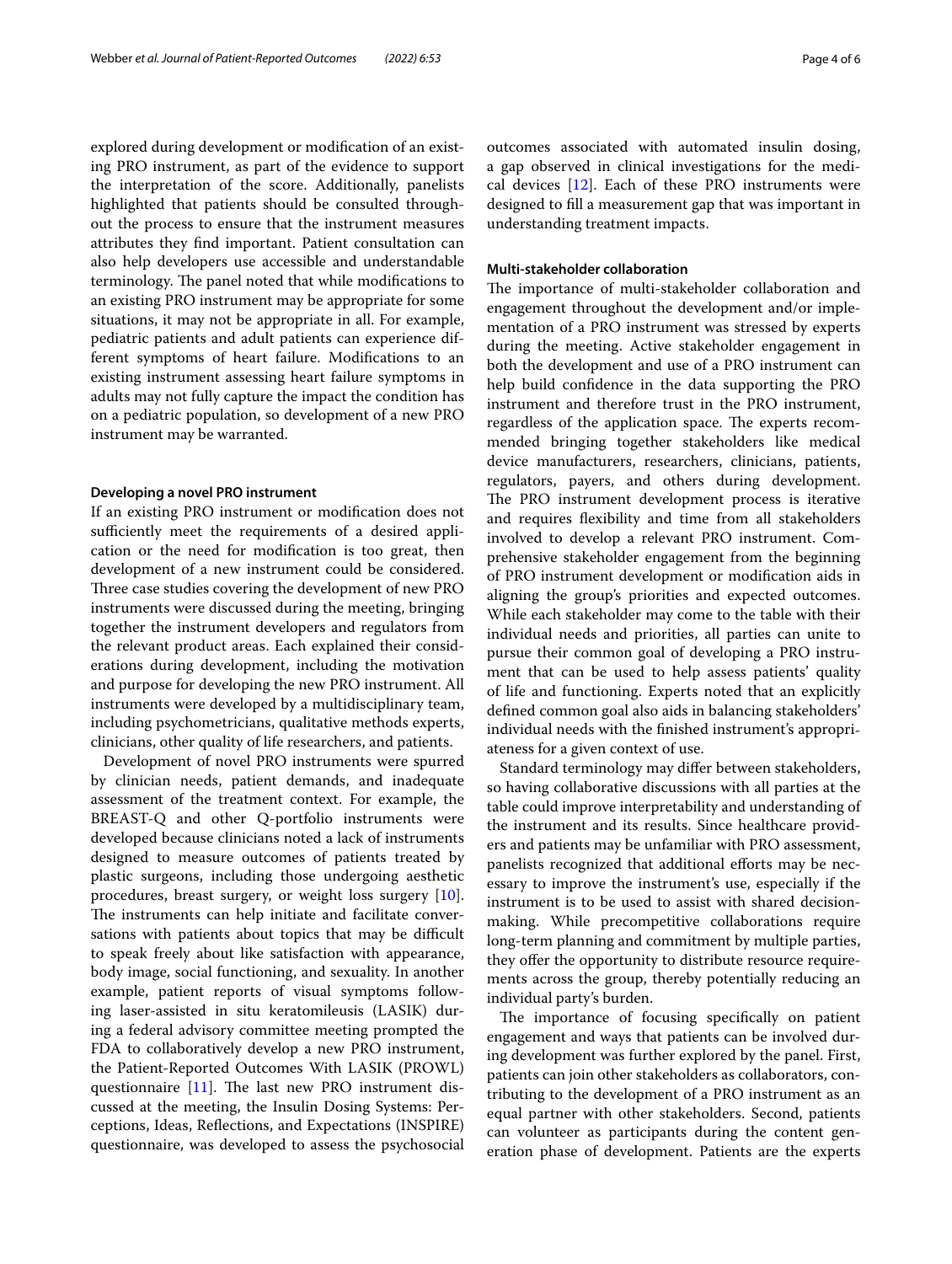in what it is like to live with a particular disease or condition, so patient engagement throughout instrument development is crucial to providing evidence of content validity and applicability of the instrument. Experts suggested those interested in developing or modifying PRO instruments reach out to relevant patient advocacy groups, clinicians, and community organizations like churches or community centers to connect with patients interested in being part of the development process. Including patients that refect the diversity of the realworld patient population bolsters the relevance of the resulting instrument. Development, modifcation, and adoption of PRO instruments throughout the healthcare ecosystem can be realized in an efficient manner through precompetitive collaboration while minimizing burden on patients. Collaboration will be essential for future technological advances in PRO instrument delivery and integration of PRO data into electronic health records.

# **Conclusions**

Throughout the meeting, panelists emphasized the importance of thoughtful use of ft-for-purpose PRO instruments to integrate the patient's voice into clinical care paradigms, medical device development, regulatory decisions, and reimbursement and coverage decisions. Depending on the context of use, an existing PRO instrument may be appropriate. Thoughtful modifications to an existing PRO instrument may also be explored to ensure the instrument is ft-for-purpose in a new context of use. Development of a novel PRO instrument may be necessary to fll the measurement gap, particularly in emerging technological areas that prompt new concepts or where well-defned instruments are not available to measure existing concepts. No matter the approach to ensuring a ft-for-purpose instrument, continued multistakeholder collaborations bringing together researchers, clinicians, patients, regulators, and payers are critical to further advance the inclusion of the patient voice using PRO assessment throughout the healthcare ecosystem in a least burdensome and efficient manner. The patient experience is not static, nor should the PRO instruments used throughout the healthcare ecosystem to measure their experience be static. Patients are a key component of multi-stakeholder collaborations that can be used to realize efficiencies in the development and modification of PRO instruments. All stakeholders working together in a fexible manner can help ensure PRO instruments are ft-for-purpose in their use and interpretation.

#### **Abbreviations**

PRO: Patient-reported outcome; FDA: U.S. Food & Drug Administration; CDRH: Center for Devices and Radiological Health; COVID-19: Coronavirus disease 2019; KCCQ: Kansas City Cardiomyopathy Questionnaire; LASIK: Laser-assisted in situ keratomileusis; PROWL: Patient-Reported Outcomes with LASIK; INSPIRE: Insulin Dosing Systems: Perceptions, Ideas, Refections, and Expectations.

#### **Acknowledgements**

The authors would like to thank those who participated as panelists, presenters, and moderators in the September 2020 FDA CDRH public meeting, *Patient-Reported Outcomes and Medical Device Evaluation: From Conception to Implementation*.

# **Author contributions**

All authors (CMW, BC, FDB, AS, MET) have made substantial contributions to the conception and design of the commentary. CW acquired and interpreted the data and drafted the work. All authors were involved in substantively revising the commentary. All authors read and approved the fnal manuscript.

# **Funding**

Not applicable.

# **Availability of data and materials**

Not applicable.

# **Declarations**

**Ethics approval and consent to participate** Not applicable.

#### **Consent for publication**

Not applicable.

# **Competing interests**

Not applicable.

Received: 27 October 2021 Accepted: 9 May 2022 Published online: 24 May 2022

#### **References**

- <span id="page-4-0"></span>1. FDA-NIH Biomarker Working Group (2021) BEST (Biomarkers, EndpointS, and other Tools) Resource [Internet]. U.S. Food & Drug Administration. <https://www.ncbi.nlm.nih.gov/books/NBK338448/>. Accessed 30 June 2021
- <span id="page-4-1"></span>2. U.S. Food & Drug Administration (2020) Medical Devices Virtual Public Meeting - Patient-Reported Outcomes (PROs) and Medical Device Evaluation: From Conception to Implementation. [https://www.fda.gov/](https://www.fda.gov/medical-devices/workshops-conferences-medical-devices/medical-devices-virtual-public-meeting-patient-reported-outcomes-pros-and-medical-device-evaluation) [medical-devices/workshops-conferences-medical-devices/medical-devic](https://www.fda.gov/medical-devices/workshops-conferences-medical-devices/medical-devices-virtual-public-meeting-patient-reported-outcomes-pros-and-medical-device-evaluation) [es-virtual-public-meeting-patient-reported-outcomes-pros-and-medic](https://www.fda.gov/medical-devices/workshops-conferences-medical-devices/medical-devices-virtual-public-meeting-patient-reported-outcomes-pros-and-medical-device-evaluation) [al-device-evaluation.](https://www.fda.gov/medical-devices/workshops-conferences-medical-devices/medical-devices-virtual-public-meeting-patient-reported-outcomes-pros-and-medical-device-evaluation) Accessed 30 June 2021
- <span id="page-4-2"></span>3. U.S. Food & Drug Administration (2022) Principles for selecting, developing, modifying, and adapting patient-reported outcome instruments for use in medical device evaluation, guidance for industry and food and drug administration staff, and other stakeholders. [https://www.fda.gov/](https://www.fda.gov/regulatory-information/search-fda-guidance-documents/principles-selecting-developing-modifying-and-adapting-patient-reported-outcome-instruments-use) [regulatory-information/search-fda-guidance-documents/principles-selec](https://www.fda.gov/regulatory-information/search-fda-guidance-documents/principles-selecting-developing-modifying-and-adapting-patient-reported-outcome-instruments-use) [ting-developing-modifying-and-adapting-patient-reported-outcome](https://www.fda.gov/regulatory-information/search-fda-guidance-documents/principles-selecting-developing-modifying-and-adapting-patient-reported-outcome-instruments-use)[instruments-use](https://www.fda.gov/regulatory-information/search-fda-guidance-documents/principles-selecting-developing-modifying-and-adapting-patient-reported-outcome-instruments-use). Accessed 6 May 2022
- <span id="page-4-3"></span>4. U.S. Food & Drug Administration (2020) FDA patient-focused drug development guidance series for enhancing the incorporation of the patient's voice in medical product development and regulatory decision making. [https://www.fda.gov/drugs/development-approval-process-drugs/fda](https://www.fda.gov/drugs/development-approval-process-drugs/fda-patient-focused-drug-development-guidance-series-enhancing-incorporation-patients-voice-medical)[patient-focused-drug-development-guidance-series-enhancing-incor](https://www.fda.gov/drugs/development-approval-process-drugs/fda-patient-focused-drug-development-guidance-series-enhancing-incorporation-patients-voice-medical) [poration-patients-voice-medical.](https://www.fda.gov/drugs/development-approval-process-drugs/fda-patient-focused-drug-development-guidance-series-enhancing-incorporation-patients-voice-medical) Accessed 30 June 2021
- <span id="page-4-4"></span>5. U.S. Food & Drug Administration (2009) Patient-reported outcome measures: use in medical product development to support labeling claims, guidance for industry. [https://www.fda.gov/regulatory-information/](https://www.fda.gov/regulatory-information/search-fda-guidance-documents/patient-reported-outcome-measures-use-medical-product-development-support-labeling-claims) [search-fda-guidance-documents/patient-reported-outcome-measures](https://www.fda.gov/regulatory-information/search-fda-guidance-documents/patient-reported-outcome-measures-use-medical-product-development-support-labeling-claims)[use-medical-product-development-support-labeling-claims.](https://www.fda.gov/regulatory-information/search-fda-guidance-documents/patient-reported-outcome-measures-use-medical-product-development-support-labeling-claims) Accessed 30 June 2021.